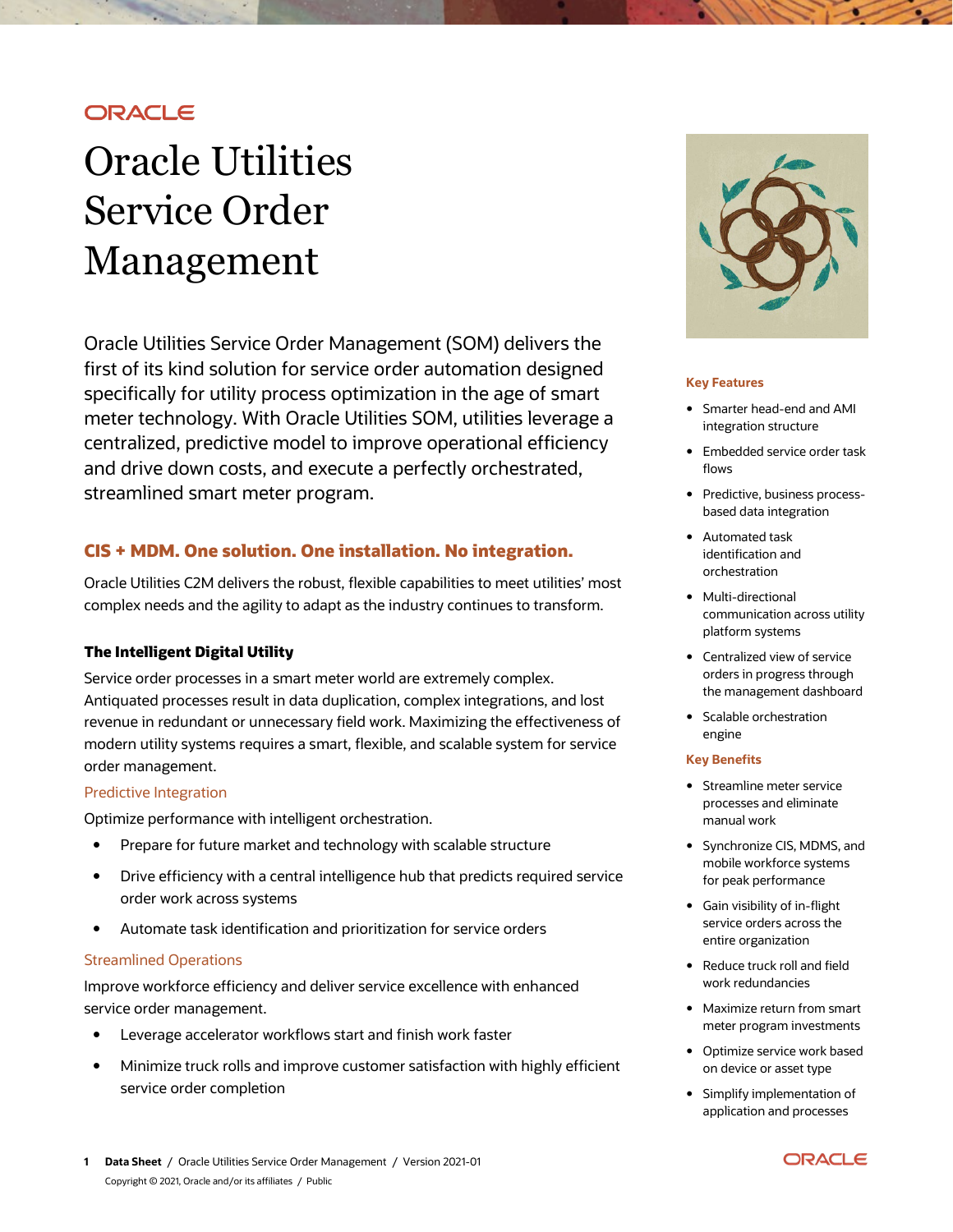- Improve team coordination through automated task orchestration
- Centralize oversight of service order tasks for improved visibility across the organization
- Keep systems and personnel updated with accurate order status

#### Maximized Return

Protect your technology investments by driving them to peak performance.

- Keep customer information and mobile workforce management systems working their best and delivering the most impressive results, together
- Get the most out of your investment in technology by leveraging automated controls and services, eliminating manual processes and inefficient workarounds

## **Streamlining Operations from the Very Beginning**

By redefining how utility platforms handle service order requests and data, Oracle Utilities SOM gets utilities up and running quickly, and continues to push process optimization even as the utility platform evolves.

#### Faster Implementation

- Delivers key business processes in accelerator workflows to jump start implementation
- Meets each organization's unique requirements through the highly configurable workflows
- Leverages smarter head-end and AMI integrations
- Reduces time and cost required for implementation

#### Flexible Growth

- Work seamlessly with the integrated Oracle Utilities platform
- Built to simplify complex system integrations across vendors
- Enables adoption of evolving technologies, processes, and products with scalable, flexible structure

#### **Connect with us**

Call +**1.800.ORACLE1** or visit **oracle.com**. Outside North America, find your local office at: **oracle.com/contact**.

**B** blogs.oracle.com **f** facebook.com/oracle **the state of the state of twitter.com/oracle** 

Copyright © 2020, Oracle and/or its affiliates. All rights reserved. This document is provided for information purposes only, and the contents hereof are subject to change without notice. This document is not warranted to be error-free, nor subject to any other warranties or conditions, whether expressed orally or implied in law, including implied warranties and conditions of merchantability or fitness for a particular purpose. We specifically disclaim any liability with respect to this document, and no contractual obligations are formed either directly or indirectly by this document. This document may not be reproduced or transmitted in any form or by any means, electronic or mechanical, for any purpose, without our prior written permission.

This device has not been authorized as required by the rules of the Federal Communications Commission. This device is not, and may not be, offered for sale or lease, or sold or leased, until authorization is obtained.

#### **Related Products**

Oracle Utilities SOM is part of a powerful Oracle Utilities suite including:

- Oracle Utilities Smart Grid Gateway
- Oracle Utilities Mobile Workforce Management
- Oracle Utilities Customer Care and Billing
- Oracle Utilities Meter Data Management
- Oracle Utilities Analytics

Oracle and Java are registered trademarks of Oracle and/or its affiliates. Other names may be trademarks of their respective owners.

Intel and Intel Xeon are trademarks or registered trademarks of Intel Corporation. All SPARC trademarks are used under license and are trademarks or registered trademarks of SPARC International, Inc. AMD, Opteron, the AMD logo, and the AMD Opteron logo are trademarks or registered trademarks of Advanced Micro Devices. UNIX is a registered trademark of The Open Group. 0120

Disclaimer: This document is for informational purposes. It is not a commitment to deliver any material, code, or functionality, and should not be relied upon in making purchasing decisions. The development, release, timing, and pricing of any features or functionality described in this document may change and remains at the sole discretion of Oracle Corporation.